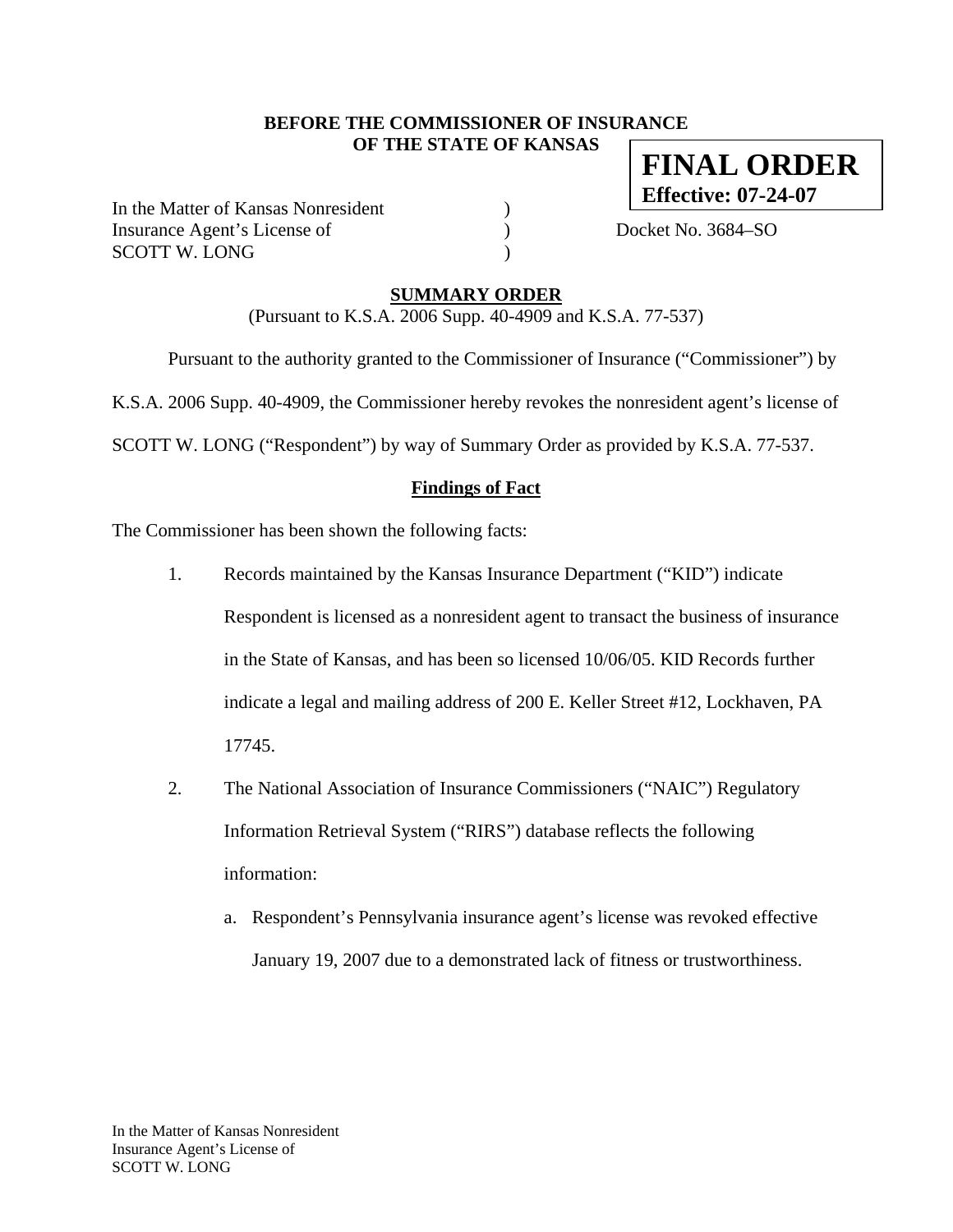#### **Applicable Law**

K.S.A. 2006 Supp. 40-4909(a) provides, in relevant part:

- (a) "The commissioner may deny, suspend revoke or refuse renewal of any license issued under this act if the commissioner finds that the applicant or license holder has:
- (2) Violated
	- (A) Any provision of chapter 40 of the Kansas Statutes Annotated and amendments thereto, or any rule and regulation promulgated thereunder or
		- (9) Had an insurance agent license, or its equivalent denied, suspended or revoked in any other state, district or territory.
- (b) In addition, the commissioner may suspend, revoke or refuse renewal of any license issued under this act if the commissioner finds that the interests of the insurer or the insurable interests of the public are not properly served under such license.

K.S.A. 2006 Supp. 40-4906 and K.S.A. 2006 Supp. 40-4908 provide for issuance of a

nonresident insurance agent's license in reliance upon the agent's valid license in the

agent's home state.

# **Conclusions of Law**

The Commissioner has jurisdiction over Respondent as well as the subject matter of this

proceeding, and such proceeding is held in the public interest.

- 3. The Commissioner concludes that Respondent's Kansas nonresident insurance agent's license may be revoked solely because Respondent has had an agent's license or its equivalent revoked in another state.
- 4. The Commissioner concludes, in addition, that Respondent's Kansas license may be revoked because the license is based on reciprocity, and Respondent's license in his home state of Pennsylvania has been revoked.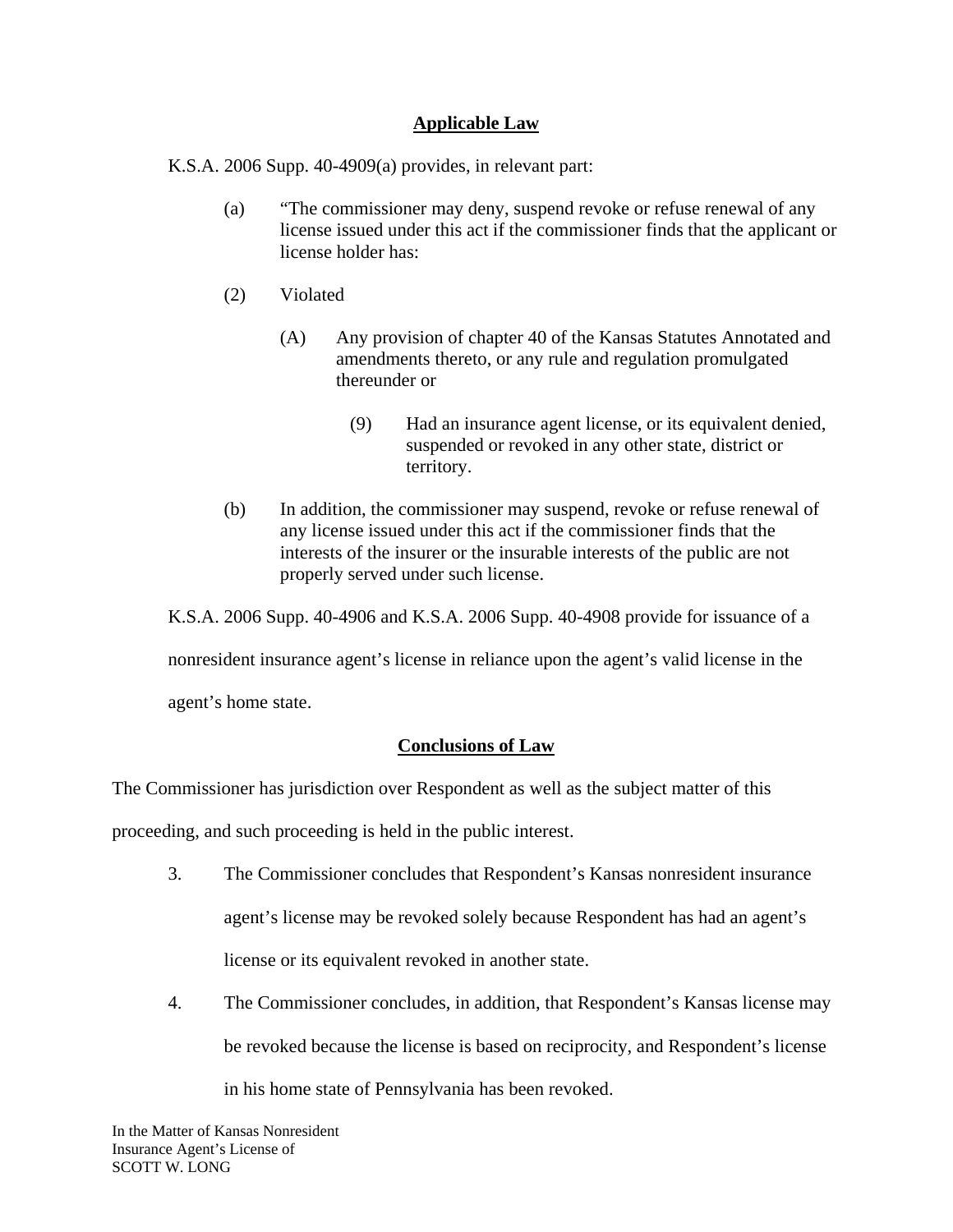- 5. Accordingly, the Commissioner concludes that sufficient grounds exist for the revocation of nonresident insurance agent's license of Respondent pursuant to K.S.A. 2006 Supp. 40-4909(a).
- 6. The Commissioner finds that the nonresident insurance agent's license of Respondent should be revoked without delay for the protection of the insurable interests of the public pursuant to K.S.A. 2006 Supp. 40-4909(b).
- 7. Based on the facts and circumstances set forth herein, it appears the use of summary proceedings in this matter are appropriate, in accordance with the provisions set forth in K.S.A. 77-537(a), in that the use of summary proceedings does not violate any provision of the law and the protection of the public interest does not require the Kansas Insurance Department to give notice and opportunity to participate to persons other than SCOTT W. LONG.

# **IT IS THEREFORE ORDERED BY THE COMMISSIONER OF INSURANCE THAT** the

Kansas nonresident insurance agent's license of SCOTT W. LONG is hereby **REVOKED**  effective the effective date of this Order.

**IT IS FURTHER ORDERED** that SCOTT W. LONG shall CEASE and DESIST from the sale, solicitation, or negotiation of insurance and/or receiving compensation deriving from the sale, solicitation or negotiation of insurance conducted after the effective date of this Order.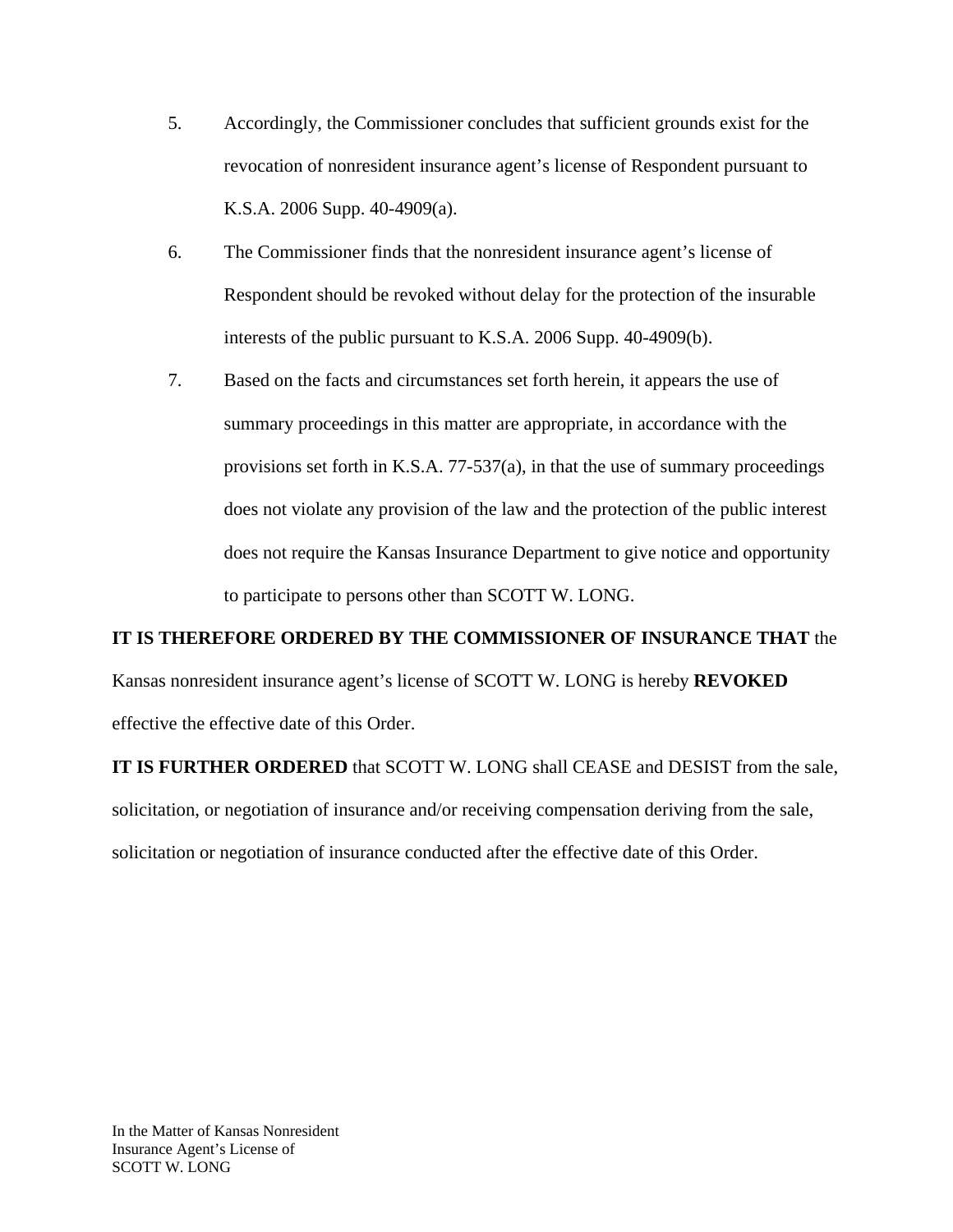# **NOTICE OF RIGHTS**

SCOTT W. LONG ("Long") is entitled to a hearing pursuant to K.S.A. 77-537, the Kansas Administrative Procedure Act. If Long desires a hearing, he must file a written request for a hearing with:

 John W. Campbell, General Counsel Kansas Insurance Department 420 S.W.  $9<sup>th</sup>$  Street Topeka, Kansas 66612

This request must be filed within fifteen (15) days from the date of service of this Order. If Long requests a hearing, the Kansas Insurance Department will notify him of the time and place of the hearing and information on procedures, right of representation, and other rights of parties relating to the conduct of the hearing, before commencement of the same. If a hearing is not requested in the time and manner stated above, this Order shall become effective as a Final Order upon the expiration of time for requesting a hearing, pursuant to K.S.A. 77-613. In the event Long files a petition for judicial review, pursuant to K.S.A. 77-

613(e), the agency officer to be served on behalf of the Kansas Insurance Department is:

 John W. Campbell, General Counsel Kansas Insurance Department 420 S.W.  $9<sup>th</sup>$  Street Topeka, Kansas 66612

# **IT IS SO ORDERED THIS \_\_5th\_\_ DAY OF JULY, 2007 IN THE CITY OF TOPEKA, COUNTY OF SHAWNEE, STATE OF KANSAS.**



In the Matter Insurance Agent's License of SCOTT W. LONG

\_/s/ Sandy Praeger\_\_\_\_\_\_\_\_\_\_\_\_\_\_\_ Sandy Praeger Commissioner of Insurance

 $/s/$  John W. Campbell John W. Campbell General Counsel